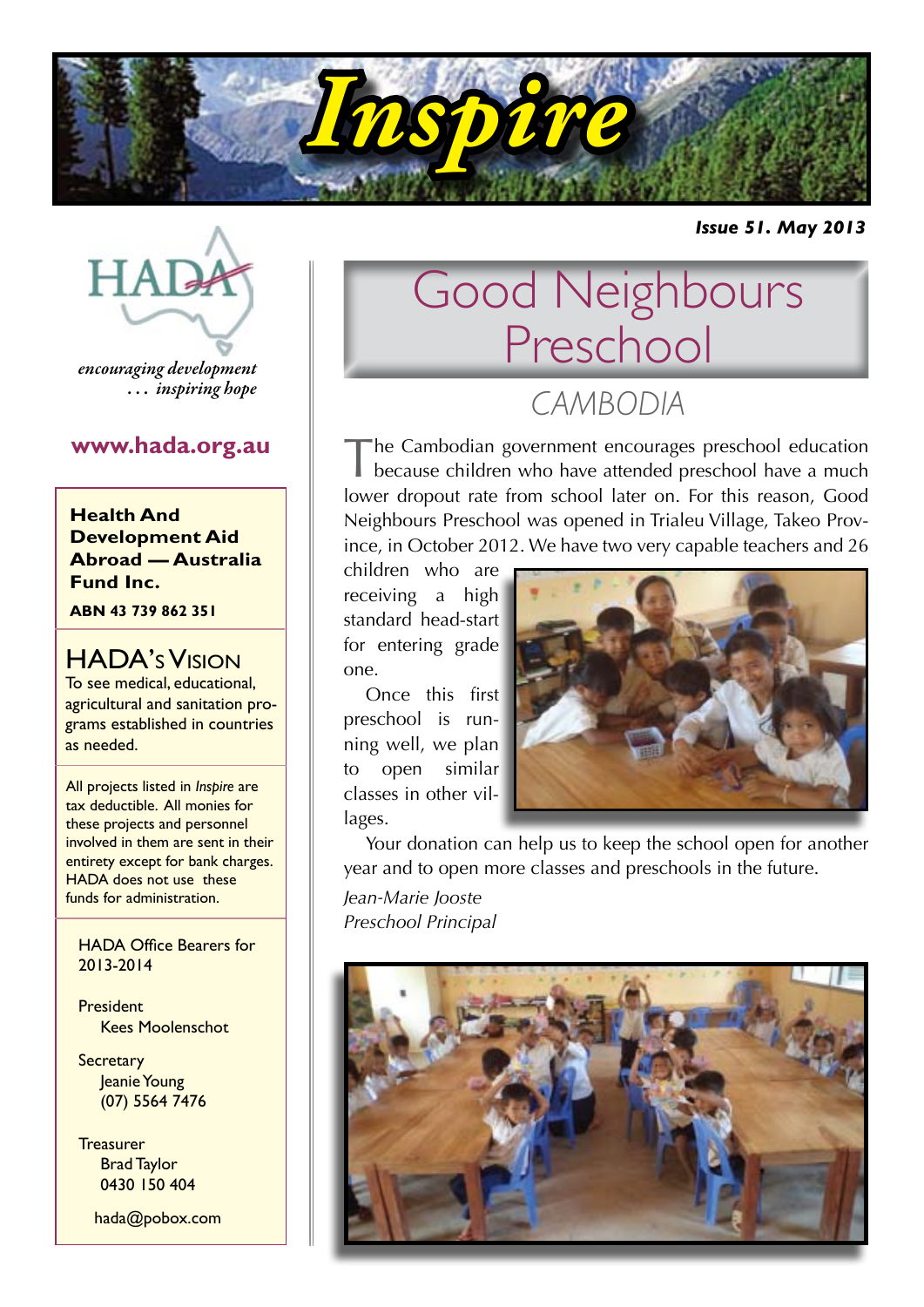### Orphan Girls' Hostel

A home for the homeless; a hope for the hopeless

### *INDIA*

#### The People

The Good Shepherd Agricultural Mission (GSAM) is an orphanage home for around 100 children in North India. It is run by Rick and Clifton Shipway, a regular family from Launceston, Tasmania. The GSAM is completely non-profit and the children there receive food, education and training to better equip them for life.

The GSAM currently runs a school named Maxton Strong School, for both the orphan children and those of the outside community. The GSAM also looks after a community of people with leprosy, providing them with housing, rations, electricity and running water.

These people are outcasts from their society because of their sickness.

#### The Plan

With the support of HADA and several individuals in Australia, the GSAM orphanage home is working towards building a new hostel for around 25 of their older girls aged 14-18. The new single

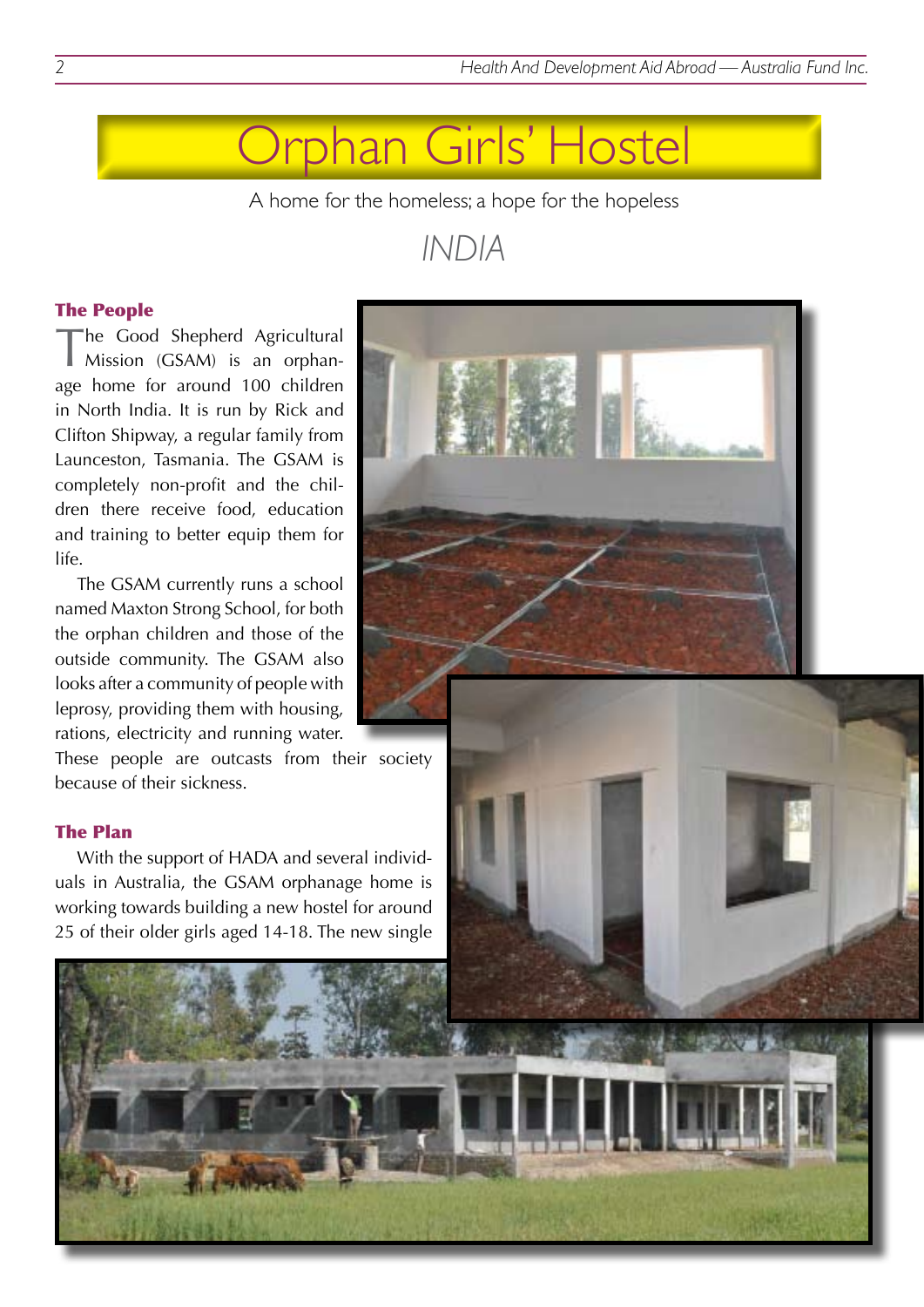story hostel will contain several bedrooms for the girls, staff accommodation for the hostess in charge, storage and a large playroom which will be used by all of the children of the orphanage. Also incorporated in the middle of the building is a large open courtyard which can be used by the girls for games such as badminton, volleyball, table-tennis etc.

The building replaces an old hostel which was dilapidated and dangerous to live in, being over 50 years old. The old hostel was demolished and the new hostel constructed in its place.

#### The Progress

The building is expected to be completed this year and will be constructed in such a way that a second story can be added later.

The majority of the construction on the first floor is now completed. The only jobs remaining are:

- Plastering and painting
- Flooring
- **Flectricals**
- Windows and door frames
- Shifting furniture in
- Landscaping.

A large quantity of books for the school library were purchased at highly discounted prices. All of our 3000+ books have now been bar-coded and catalogued by a visiting librarian from the USA. The system is ready to be implemented in the new school.

Four more computers have been bought, bringing the total to 20, and one will be used in the Library.

**HADA and Tax Deductible Gifts**

HADA is a Gift Deductible Recipient registered with the Australian Tax Office. HADA has the privilege of offering donors tax deductible receipts for donations to approved projects.

#### *What is an approved project?*

AusAid and the Australian Tax Office stipulate the types of projects that are able to receive this status.

Welfare assistance, i.e. the running of institutions, orphanages and like activities are expressly excluded, as is sponsoring children to go to school. Assistance to a community which will help the whole community is tax deductible.

If a project includes micro credit, clean water supply and sponsoring of children, tax deductibility is acceptable.

All the projects listed on our project list comply with the AusAid and Australian Taxation Office requirements for Tax Deductibility. Some donors like to leave the distribution of their funds to the HADA board and send gifts marked 'where most needed'. This allows us to help a specific project when a need arises and having this discretion is very much appreciated.

By donating to Tax Deductible Projects, you are able to claim back on your personal tax return and so the Tax Office will return to you a portion of the funds donated.

All people who work with HADA are volunteers, and our operational costs of 1.3% for 2012 were minimal, paid from 'general' not 'tax deductible' funds, so 98.7% of your donation is sent to the project. Our only expense is bank fees, which we try to minimize, so your gift has the maximum potential for good.

All HADA projects are run by people who are personally known to members of the board and applications go through an examination process before being accepted as a HADA project. All managers of projects are required to submit three-monthly reports.

We, the HADA Board, highly value your confidence and trust in us and thank you for your donations over the past years. If you have been thinking of making a donation, but have not got around to it, now is the time and you can include the amount in this year's tax return.

Either use the donation form that comes with the *Inspire* newsletter, or go to the web www.hada.org.au and make the donation there.

*Everyone has the power to impact the outcome of his life. The way to do it is to focus on today… Today is the only time you have. It's too late for yesterday. And you can't depend on tomorrow."*

John C. Maxwell

Thank you. Kees Moolenschot, Hon. President

*Clifton Shipway*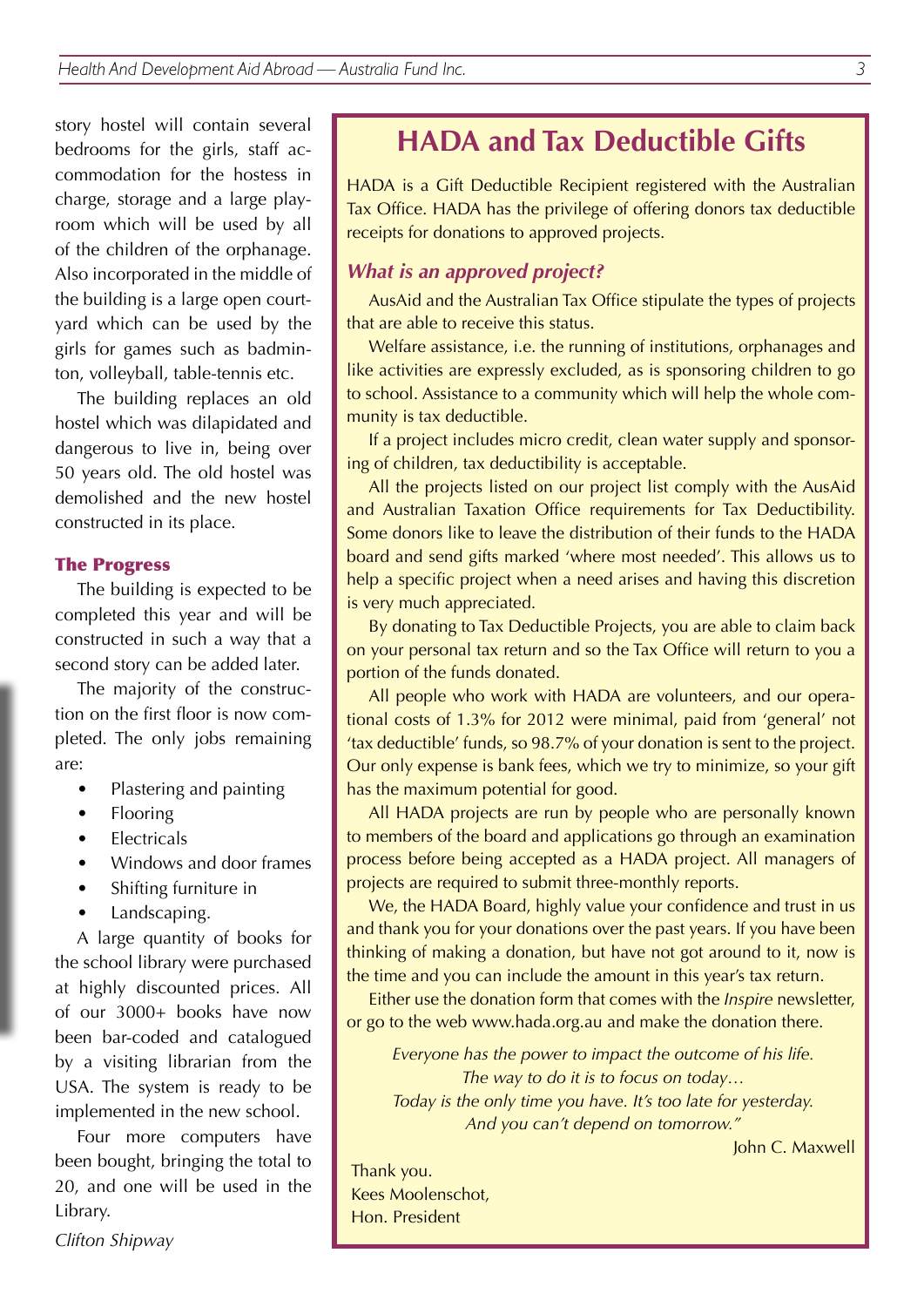# Good Neighbour Society

Hailaast Community Centre Family Development Project *MONGOLIA*

ne of the biggest problems that Mongolia faces today is the breakdown of the family structure. High unemployment combined with the lack of a social benefits system leads to poverty, alcoholism and violence. From our years of experience in feeding children in our project in Hailaast, we have found that many of them go home to broken families, abusive parents, neglect, drunken

guardians or simply attitudes of hopelessness.

Good Neighbour Society (GNS) works to combat this problem through its Family Development Program. In connection with the local district governor's office, we choose seven families who are underprivileged and in desperate need of help to refocus their families and give them hope for the future.

Families who enter the project commit to an eight-week program whereby they come together once a week for practical instruction on how to bring their families together.

A typical session involves singing songs and then breaking into their family groups to do activities, play communication games and have some food. The parents then go into one room for a sharing and teaching time while the kids go into another room to play some games. Afterwards they come back together for some more activities in family groups and then together as one big group.

The idea of the program is to promote family togetherness and tighten the bonds in the family unit. The upshot of this is that parents have better input into their family's lives and the children enjoy a more secure and supportive family environment. The families

also develop better ties with neighbours and improve the general attitude in their local communities.

During our first intake we found that whilst the parents weren't always able to attend every session (some had work, some were drunk etc) the kids had an absolute 100% attendance record.

The program seems to have worked well. The children's appearance and attitudes have shown

> a marked improvement. The adults have really enjoyed sharing with each other and learning how to deal with problems more effectively.

As we approach our second intake, the challenges remain to continue encouraging the families in the first intake to keep meeting privately and taking the responsibility upon themselves for their continued improvements.

We have recently employed a social worker who can provide follow-up visitations to these families and to participants of other projects.

Donations from supporters helped to provide a warm venue in the long cold winter and to provide staff, teaching materials and other aids that have been invaluable in providing these lessons. We would love to see opportunities to identify micro loans to help families get a start in business for themselves. We aim to see improvement in social, spiritual and physical aspects. Your donations help us to achieve that. We thank you very much for being involved with us and/ or promoting our programs. For more information please visit our web site www.gnsmongolia.org.

*Mark Jennings Executive Director Good Neighbour Society*

Health And Development Aid Abroad PO Box 733, Ashmore City Qld 4214, Australia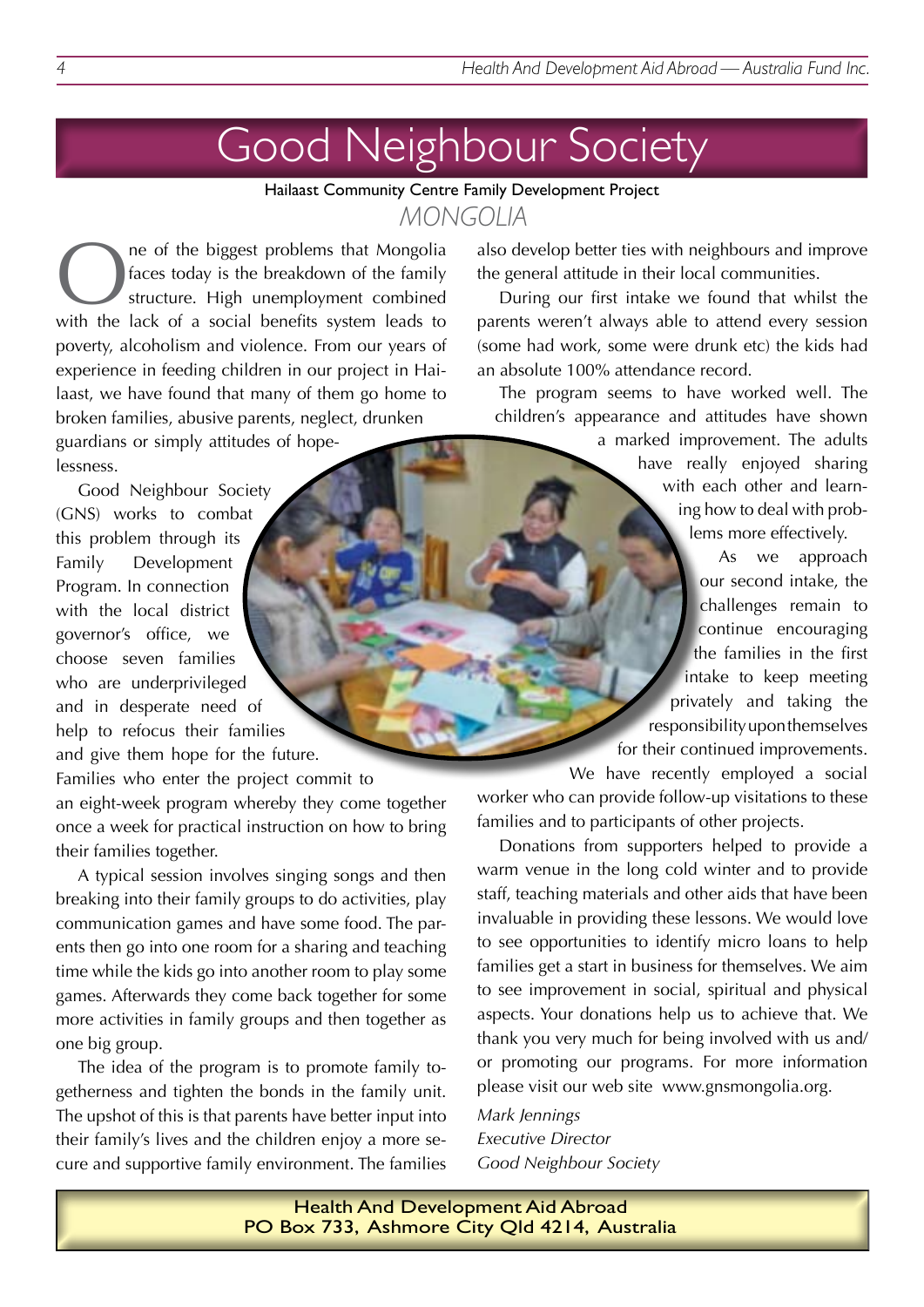# **HADA Projects**

**All projects listed are approved for tax deductibility**

*Please make your cheque payable to HADA Relief Fund. Do not include the name of the person or project on the cheque.*

#### **www.hada.org.au**

#### *Africa*

#### **Medical Training**

Manager: Dr Judith Goh

Training African doctors in treating women with genital tract fistula. [AFR-010]

#### **Library Aid International Inc**

Manager: Rodney Zeirsch

Providing books for schools. [AFR-011]

#### *Cambodia*

#### **Siem Reap.**

Manager: Valéria F Peres [KHM-015]

Bridge of Hope: Working with families and communities to prevent children at risk becoming street children (or sold/ending up in prostitution). [KHM-010]

#### **Phnom Penh.**

Manager: Sopheap Om

- • Vocational Training Program: Tailoring Workshop, Metal Workshop and I.T. Support / Customer Service. [KHM-011]
- • Financial control of all projects: Michelle Kallmier [KHM-016]

#### **Good Neighbours Pre-School.**

Manager: Jean-Marie Jooste [KMH-012]

A Preschool for disadvantaged children. [KMH-013]

#### *China*

#### **Hope Of Tomorrow.**

Managers: Daniel and Irene Kim [CHN-014]

• Giving hope to blind people. [CHN-013]

#### *Democratic Republic of Congo*

#### **Heal Africa, Goma**

Equipping a new hospital. [COD-010]

#### *India*

### **Maxton Strong Orphanage School, Banbassa.**

Manager: Rick Shipway [IND-014]

- School buildings for orphans and local children. [Ref: IND-010]
- Manager: Clifton Shipway [IND-015]
- Orphan Girls Hostel [IND-011]

#### **Vocational and Career Development, Orissa.**

Manager: Bill Watson

- Construction of Shepherd International School for very poor children.[IND-013]
- Construction of Jeevan Jyoti Ashram home for orphaned children. [IND-012]

#### *Ivory Coast*

#### **Literacy Project.**

Manager: Alfred Kouassi [CIV-011]

• Literacy for adults. CIV-010]

#### *Kazakhstan*

#### **HADA, Astana.**

Manager: David Pichotta [KAZ-013]

- Alcoholism: Education, literature, and support groups for alcoholics and their families in order to break the cycle of this devastating problem. [KAZ-010]
- Open Doors Community Centre: a place to gain employable skills and life skills for young adults, couples and parents. [KAZ-011]
- Valueology teaching: assisting schools by providing teaching materials, and teaching values to teenagers and students. [KAZ-012]

#### *Mongolia*

#### **Good Neighbor Society, Ulaanbaatar.**

Manager: Mark Jennings [MNG-014]

Family Development Program [MNG-010]

#### **Good Neighbor Society, Uvs.**

Manager: Charis Storms [MNG-015]

- • Mobile Library. Providing learning opportunities for nomadic herders. [MNG-012]
- Manager: Ernesto Casacci [MNG-016]
- Day Care Centre. [MNG-013]

#### *Nepal*

#### **Community Awakening and Transformation Society (CATS), Rapti Zone.**

Manager: Dr Julie Lincoln [NPL-011]

• Community development; micro-enterprise; TB/leprosy patient hostel/treatment centre; youth awareness program and scholarships for poor children. [NPL-010]

#### *Uganda*

#### **100% Hope, King's Kid . . .**

Manager: Trishelle Grady

- 100% Hope Educate: building a school. [UGA- 011]
- 100% Hope Medical Clinic: providing healthcare for children and pregnant women. [UGA-013]
- 100% Hope Women: empowering single and widowed mothers to produce an income. [UGA-010]
- • 100% Hope Homes: giving children from remote areas acces to education [UGA-015]
- 100% Hope Trishelle Grady Personal [UGA-014]

#### *Zambia*

#### **Oasis Care Project, Ndola.**

Manager: Margaret Parry.

- Market garden for orphanage. [ZMB-010]
- Gardeners: Benson and Alison [ZMB-012]

#### **Operation Education, Kabwe**

- Manager: Deborah Ware
- Teach the Unreached. [ZMB-011]